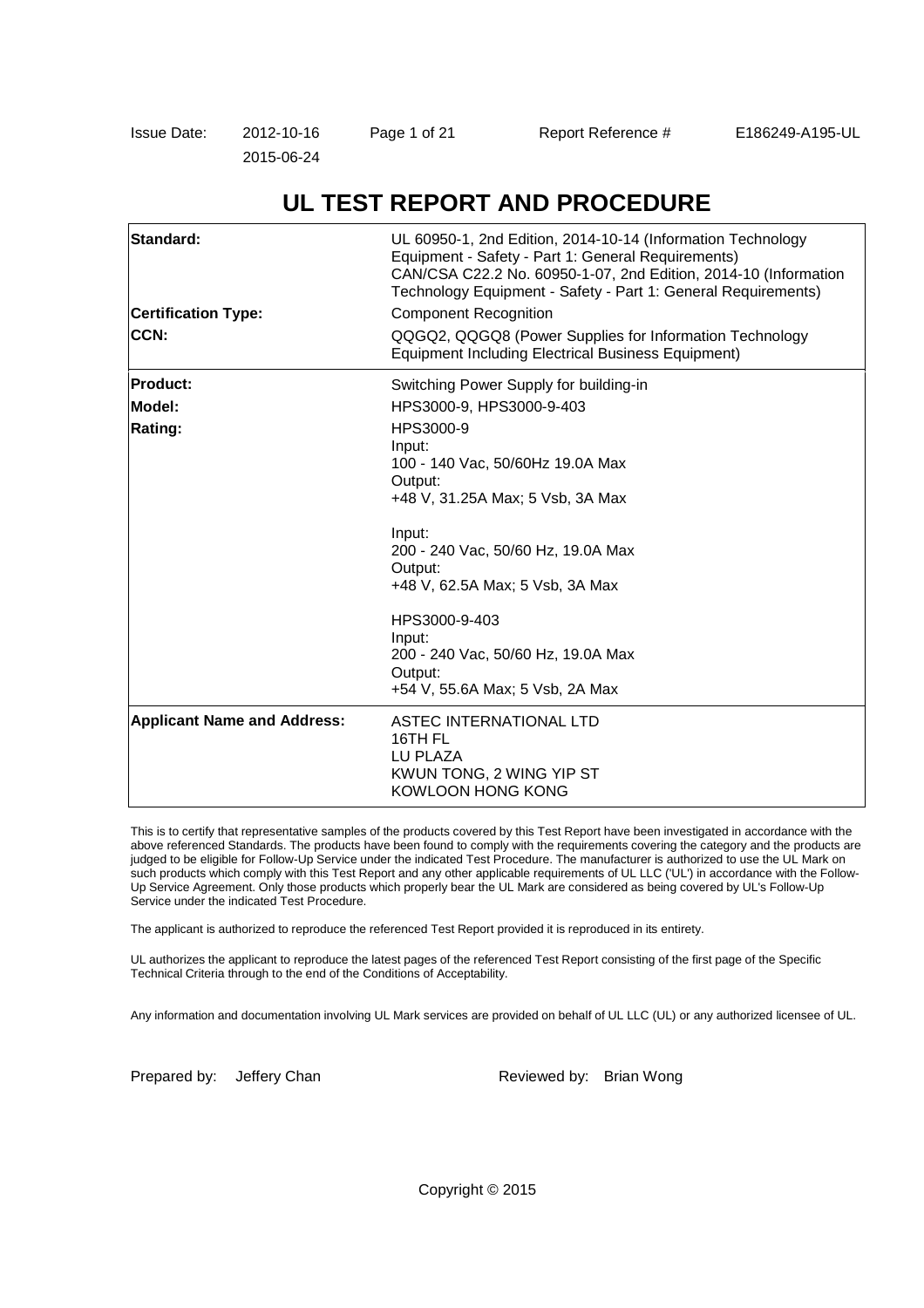| Issue Date: | 2012-10-16 | Page 2 of 21 |  |
|-------------|------------|--------------|--|
|             | 2015-06-24 |              |  |

## **Supporting Documentation**

The following documents located at the beginning of this Procedure supplement the requirements of this Test Report:

- A. Authorization The Authorization page may include additional Factory Identification Code markings.
- B. Generic Inspection Instructions
	- i. Part AC details important information which may be applicable to products covered by this Procedure. Products described in this Test Report must comply with any applicable items listed unless otherwise stated in the body of this Test Report.
	- ii. Part AE details any requirements which may be applicable to all products covered by this Procedure. Products described in this Test Report must comply with any applicable items listed unless otherwise stated in the body of each Test Report.
	- iii. Part AF details the requirements for the UL Certification Mark which is not controlled by the technical standard used to investigate these products. Products are permitted to bear only the Certification Mark(s) corresponding to the countries for which it is certified, as indicated in each Test Report.

### **Product Description**

Class I Switching Power Supply for Building In

Maximum recommended ambient (Tmra): 40 deg C

#### **Model Differences**

Model HPS3000-9 is identical to Model HPS3000-9-403 except the following:

HPS3000-9

Input:

100 - 140 Vac, 50/60Hz 19.0A Max; 200 - 240 Vac, 50/60 Hz, 19.0A Max

Output:

+48 V, 31.25A Max; 5 Vsb, 3A Max

Ventilation

With built-in Fan or Optional (without fan) - ventilation to be provided by end-system @ 20.6 cfm min. at output

HPS3000-9-403 Input: 200 - 240 Vac, 50/60 Hz, 19.0A Max Output: +54 V, 55.6A Max; 5 Vsb, 2A Max **Ventilation** With built-in Fan only. No option for external ventilation.

## **Technical Considerations**

- **Equipment mobility : for building-in**
- Connection to the mains : To be considered in end system
- Operating condition : continuous
- Access location : To be considered in end system
- Over voltage category (OVC) : OVC II
- Mains supply tolerance (%) or absolute mains supply values : +10%, -10%
- Tested for IT power systems : No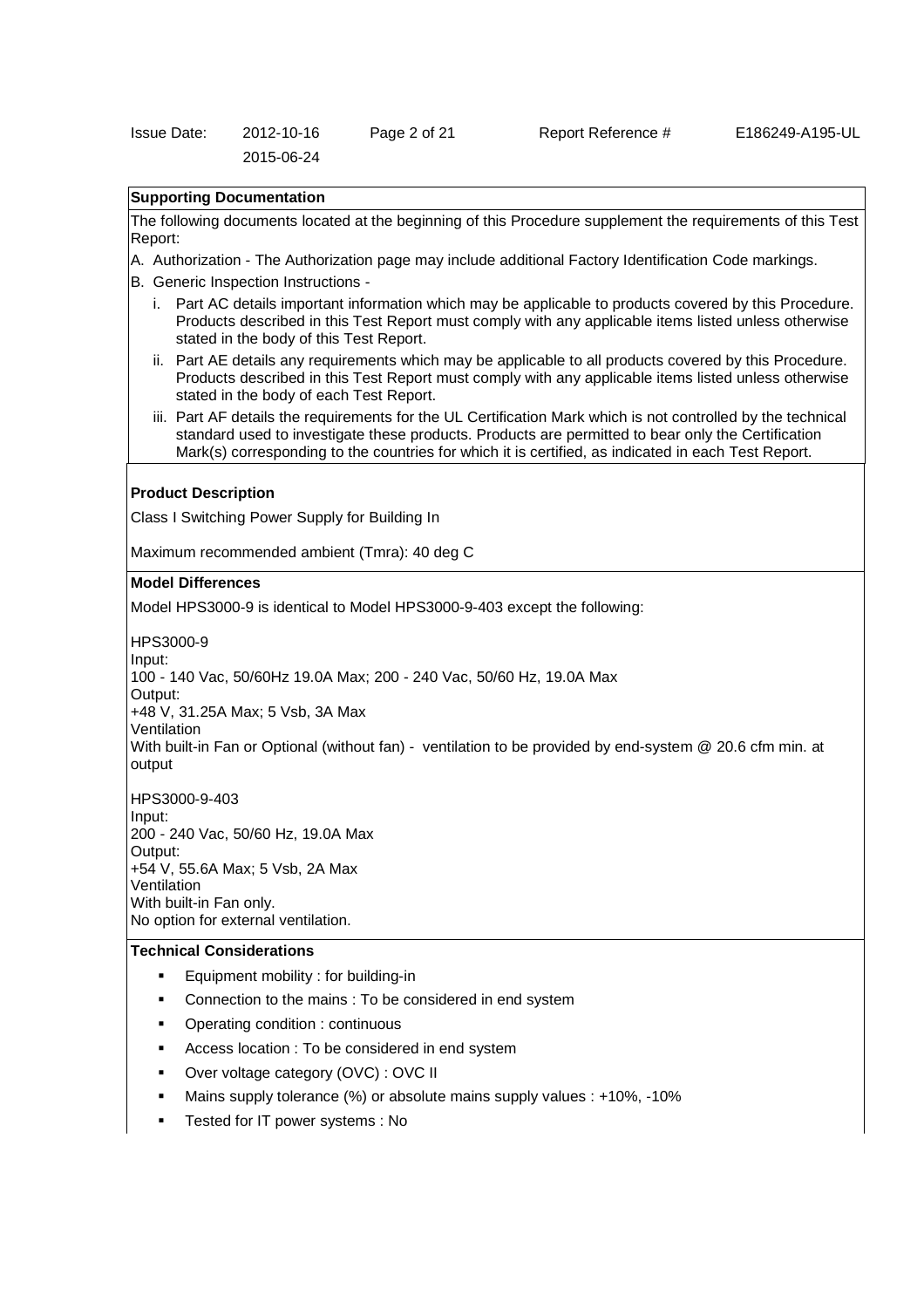- IT testing, phase-phase voltage (V) : N/A
- Class of equipment : Class I (earthed)
- Considered current rating of protective device as part of the building installation (A) : 30A
- Pollution degree (PD) : PD 2
- IP protection class : IP X0
- Altitude of operation (m) : <3048 m
- Altitude of test laboratory (m) : <3048 m
- Mass of equipment  $(kq)$  : < 18
- The product was submitted and evaluated for use at the maximum ambient temperature (Tma) permitted by the manufacturer's specification of: 40 °C
- The means of connection to the mains supply is: to be considered in end system
- The product is intended for use on the following power systems: TT TN
- The class of laser product is: Class 1 (I)
- The following are available from the Applicant upon request: Installation (Safety) Instructions / Manual
- The product was investigated to the following additional standards: EN 60950-1:2006 + A11:2009 + A1:2010 + A12:2011 + A2:2013 (which includes all European national differences, including those specified in this test report).

## **Engineering Conditions of Acceptability**

For use only in or with complete equipment where the acceptability of the combination is determined by UL LLC. When installed in an end-product, consideration must be given to the following:

- The Clearances and Creepage Distances have additionally been assessed for suitability up to 3048 m or 10000 ft elevation
- This power supply is not equipped with a power cord. A safety agency approved power cord and plug with appropriate wire gauge for the rated input current must be provided by the end system manufacturer.
- This equipment was not evaluated for end system mounting. When installed in the end system, the proper evaluation should be considered in end system.
- The following Production-Line tests are conducted for this product: Earthing Continuity, Electric **Strength**
- The end-product Electric Strength Test is to be based upon a maximum working voltage of: Primary-SELV: For model: HPS3000-9: 382.9 Vrms, 619 Vpk, Primary-Earthed Dead Metal: 374.6 Vrms, 645 Vpk; For model: HPS3000-9 -403: 357.9 Vrms, 672 Vpk, Primary-Earthed Dead Metal: 369.5Vrms, 681 Vpk
- The following secondary output circuits are SELV: All Outputs
- The following secondary output circuits are at hazardous energy levels: +48V for HPS300-9 and +54V for HPS3000-9-403
- The following secondary output circuits are at non-hazardous energy levels: +5 Vsb
- The power supply terminals and/or connectors are: Not investigated for field wiring
- The maximum investigated branch circuit rating is: 30A
- The investigated Pollution Degree is: 2
- Proper bonding to the end-product main protective earthing termination is: Required
- An investigation of the protective bonding terminals has: Not been conducted